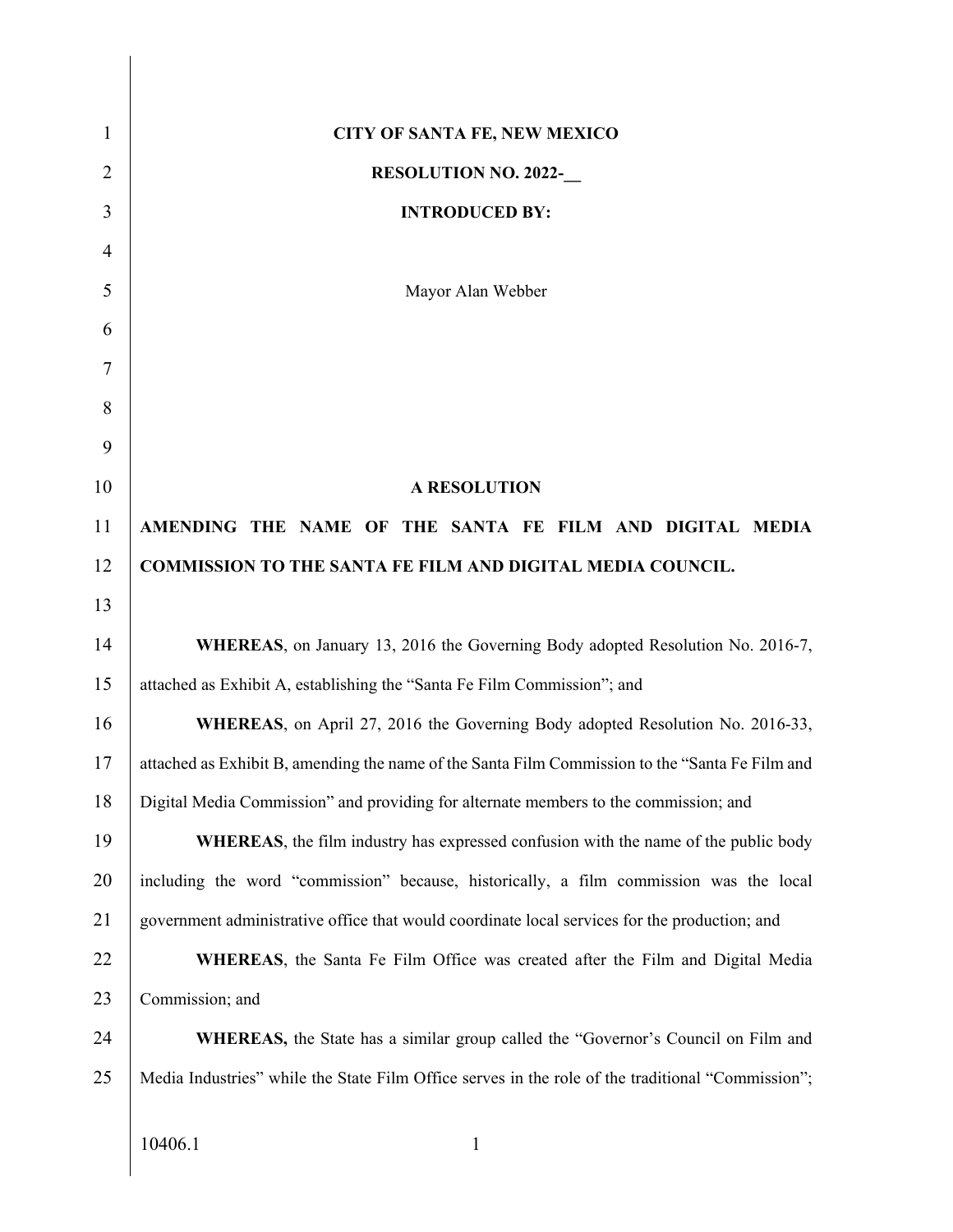| $\mathbf{1}$   | and                                                                                              |
|----------------|--------------------------------------------------------------------------------------------------|
| $\overline{2}$ | WHEREAS, the Santa Fe Film Office has requested that the City change the name of the             |
| 3              | Santa Fe Film and Digital Media Commission to the "Santa Fe Film and Digital Media Council"      |
| $\overline{4}$ | in order to alleviate confusion among industry professionals seeking to stage productions in and |
| 5              | around Santa Fe; and                                                                             |
| 6              | <b>WHEREAS</b> , the Santa Fe Film Office is concerned about misleading productions and          |
| $\tau$         | potentially losing productions if productions were to mistakenly reached out to the City's       |
| 8              | Commission believing it to be the Santa Fe Film Office.                                          |
| 9              | NOW, THEREFORE, BE IT RESOLVED BY THE GOVERNING BODY OF THE                                      |
| 10             | CITY OF SANTA FE the Santa Fe Film and Digital Media Commission is hereby renamed the            |
| 11             | Santa Fe Film and Digital Media Council.                                                         |
| 12             |                                                                                                  |
| 13             |                                                                                                  |
| 14             |                                                                                                  |
| 15             | ALAN WEBBER, MAYOR                                                                               |
| 16             | ATTEST:                                                                                          |
| 17             |                                                                                                  |
| 18             |                                                                                                  |
| 19             | KRISTINE MIHELCIC, CITY CLERK                                                                    |
| 20             | APPROVED AS TO FORM:                                                                             |
| 21             |                                                                                                  |
| 22             |                                                                                                  |
| 23             | ERIN K. McSHERRY, CITY ATTORNEY                                                                  |
| 24             |                                                                                                  |
| 25             | Legislation/2022/Resolutions/Renaming Film and Digital Commission                                |
|                | 10406.1<br>2                                                                                     |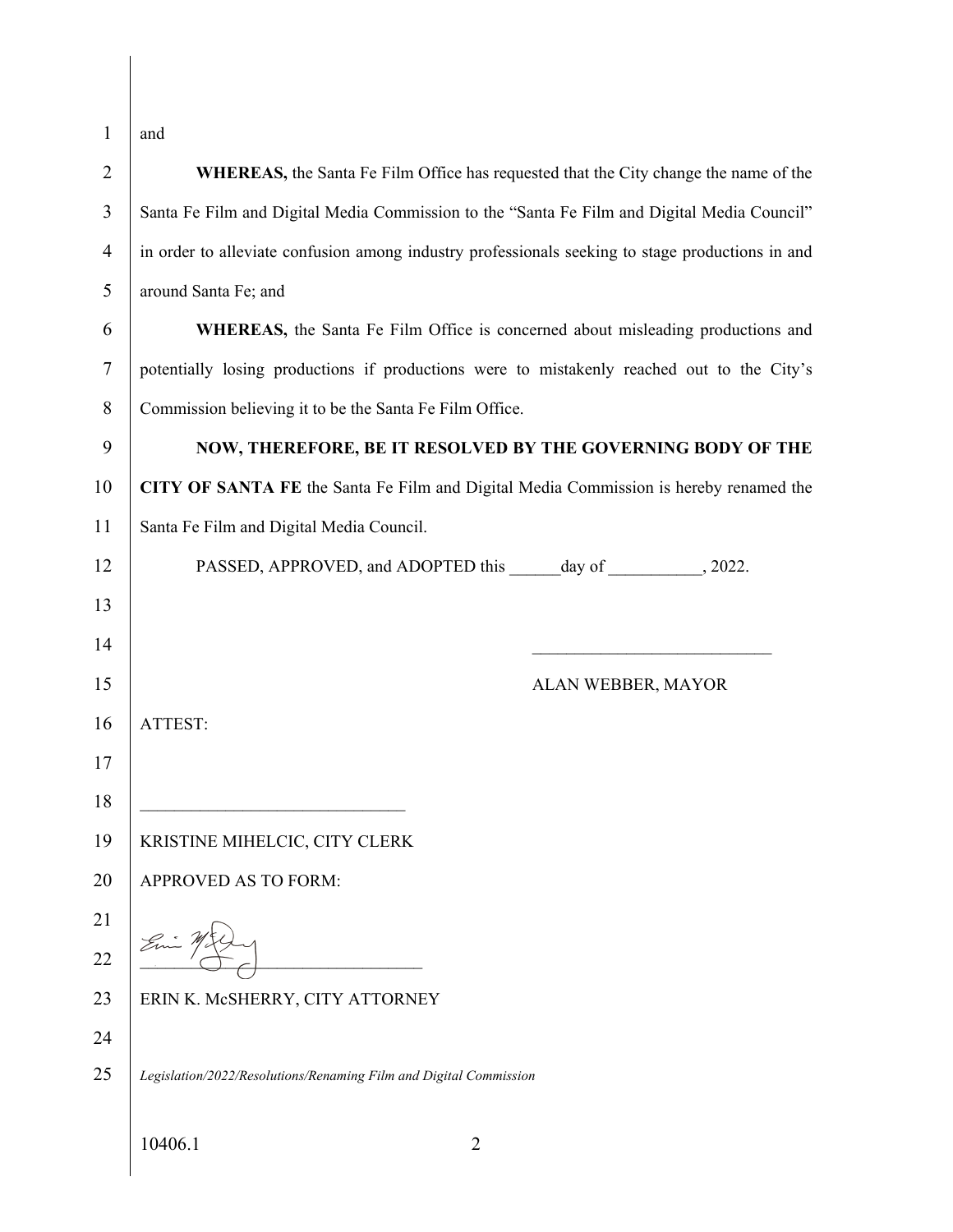|    | Exhibit A                                                                                 |
|----|-------------------------------------------------------------------------------------------|
| 1  | <b>CITY OF SANTA FE NEW MEXICO</b>                                                        |
| 2  | <b>RESOLUTION NO. 2016-7</b>                                                              |
| 3  | <b>INTRODUCED BY:</b>                                                                     |
| 4  |                                                                                           |
| 5  | Mayor Javier M. Gonzales                                                                  |
| 6  | Councilor Peter N. Ives                                                                   |
| 7  | Councilor Signe I. Lindell                                                                |
| 8  |                                                                                           |
| 9  |                                                                                           |
| 10 | <b>A RESOLUTION</b>                                                                       |
| 11 | CREATING THE SANTA FE FILM COMMISSION; AND SUPPORTING ECONOMIC                            |
| 12 | DEVELOPMENT AND JOB CREATION IN FILM AND DIGITAL MEDIA.                                   |
| 13 |                                                                                           |
| 14 | WHEREAS, New Mexico is a competitive destination for filmmakers, producers and actors     |
| 15 | looking for opportunities in film; and                                                    |
| 16 | WHEREAS, Moviemaker Magazine has named Santa Fe, New Mexico as one of its top five        |
| 17 | towns for film and production in America; and                                             |
| 18 | WHEREAS, Santa Fe possesses unique sets of assets for production that include:            |
| 19 | Well-established tax credits administered by the State of New Mexico                      |
| 20 | Low permitting fees and a straightforward permitting process                              |
| 21 | Robust infrastructure including studios, equipment, and business support services<br>٠    |
| 22 | Diverse and scenic locations with an average of 300 sunny days per year                   |
| 23 | Extensive local crew and talent<br>٠                                                      |
| 24 | Easy access to and from Los Angeles                                                       |
| 25 | Popularity with key decision makers (e.g. directors, producers, actors, writers, location |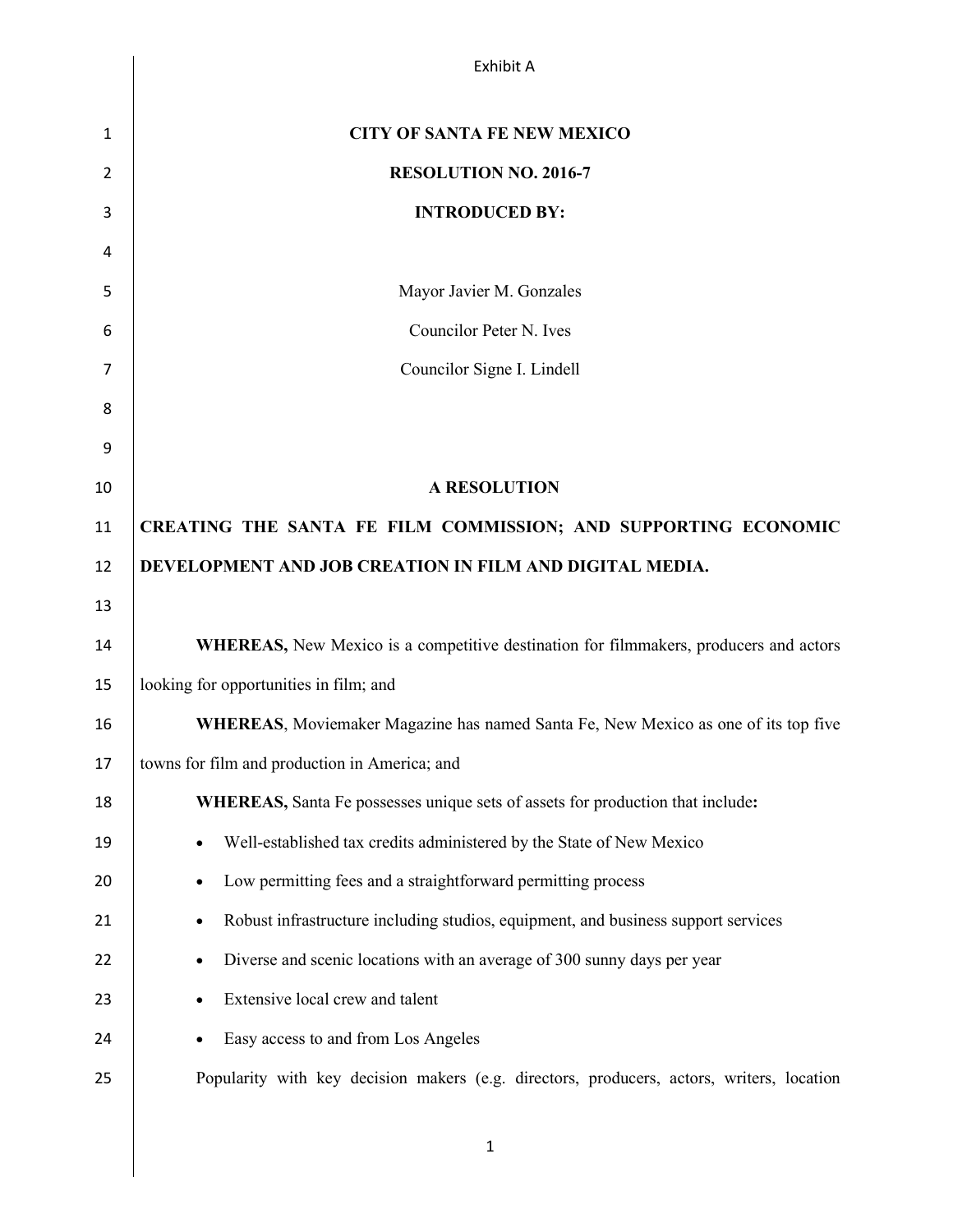$1$  | managers); and

 $\sim$ 

| $\overline{2}$ | WHEREAS, the City Film Liaison has issued approximately 60 permits per year for the last                  |
|----------------|-----------------------------------------------------------------------------------------------------------|
| 3              | three years creating not only jobs, sales and rentals, but millions of dollars of free publicity that has |
| 4              | propelled Santa Fe to new heights of international recognition while maintaining a cordial                |
| 5              | relationship and respect for the businesses and neighborhoods where the filming was permitted; and        |
| 6              | WHEREAS, in 2013 Santa Fe County received 16 permits for film and TV productions, and                     |
| $\overline{7}$ | under those permits, payroll exceeded \$20 million for local hires; and                                   |
| 8              | WHEREAS, in 2013, direct spending from major productions totaled over \$50 million with                   |
| 9              | more than 200 local businesses providing services to the film industry, for an overall estimated          |
| 10             | economic impact of \$160 million; and                                                                     |
| 11             | WHEREAS, the State of New Mexico released a Film Production Tax Incentive (FPTI)                          |
| 12             | Study in July 2014 which found that between 2010 and 2014:                                                |
| 13             | Total economic output generated by productions was \$1.53 billion<br>٠                                    |
| 14             | Gross State Product (GSP) generated from production spending was \$968.9 million<br>٠                     |
| 15             | Total revenue from state and local taxes on production reached \$103.6 million<br>٠                       |
| 16             | WHEREAS, economic development efforts are focused on growing a film economy that                          |
| 17             | employs people in a range of positions; and                                                               |
| 18             | WHEREAS, Shoot Santa Fe has brought together a significant regional coalition of local                    |
| 19             | governments, studios, labor representatives, non-profits, filmmakers and more to do marketing and         |
| 20             | outreach in the industry; and                                                                             |
| 21             | WHEREAS, local film festivals are growing and enhancing the film community and                            |
| 22             | branding for Santa Fe; and                                                                                |
| 23             | WHEREAS, workforce development partnerships could be formed with local educational                        |
| 24             | institutions to build a skilled workforce and;                                                            |
| 25             | WHEREAS, increasing film and digital media could enhance the local economy by:                            |
|                |                                                                                                           |

 $\overline{c}$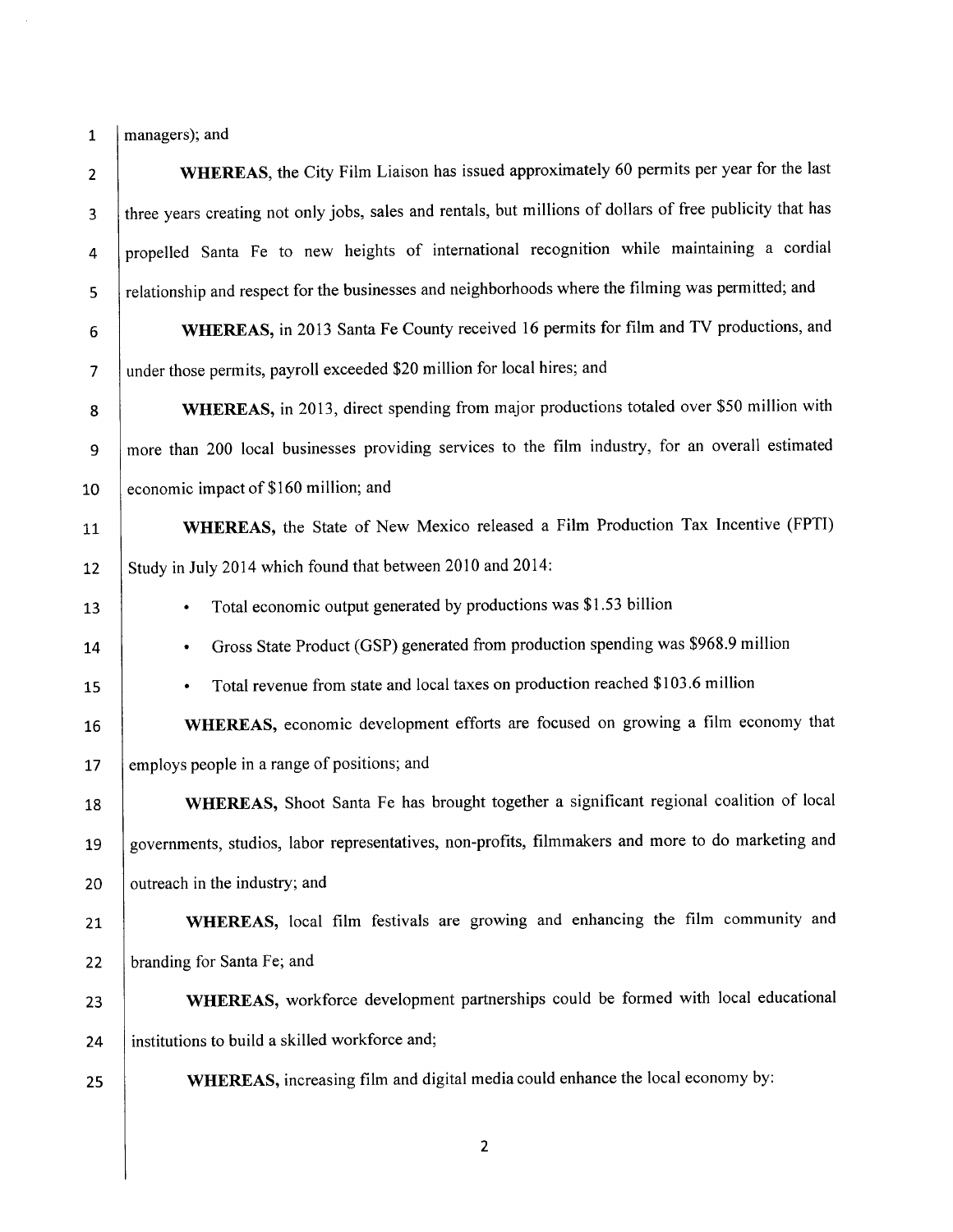| 1                        | Recruiting a greater number of productions to Santa Fe and Northern New Mexico                       |
|--------------------------|------------------------------------------------------------------------------------------------------|
| $\overline{2}$           | Facilitating the development of homegrown productions<br>$\bullet$                                   |
| 3                        | Facilitating improved crew training, apprenticeship and internships<br>$\bullet$                     |
| 4                        | Increasing production spending at local businesses<br>$\bullet$                                      |
| 5                        | Diversifying the industry by fostering digital application development, gaming, post<br>٠            |
| 6                        | production and other complementary segments of the industry.                                         |
| $\overline{\phantom{a}}$ | NOW, THEREFORE, BE IT RESOLVED BY THE GOVERNING BODY OF THE                                          |
| 8                        | CITY OF SANTA FE that the Santa Fe Film Commission is hereby created.                                |
| 9                        | NAME: the commission shall be called the Santa Fe Film Commission<br>Section 1.                      |
| 10                       | ("SFFC").                                                                                            |
| 11                       | PURPOSE: The Santa Fe Film Commission shall review and make<br>Section 2.                            |
| 12                       | recommendations to the Governing Body and City staff as it relates to film production in and around  |
| 13                       | the City of Santa Fe.                                                                                |
| 14                       | DUTIES AND RESPONSIBILITIES: The Santa Fe Film Commission<br><b>Section 3:</b>                       |
| 15                       | shall establish priorities in its operation that work towards the following goals:                   |
| 16                       | Enhance recognition as a desirable filmmaking destination, and increase production in<br>$\bullet$   |
| 17                       | Santa Fe.                                                                                            |
| 18                       | Increase post-production and other digital media business as a sustainable industry in<br>$\bullet$  |
| 19                       | Santa Fe                                                                                             |
| 20                       | Diversify the industry base by growing local productions and other complimentary<br>٠                |
| 21                       | businesses in Santa Fe.                                                                              |
| 22                       | Foster a sustainable year-round industry, that employs a skilled workforce in high-wage<br>$\bullet$ |
| 23                       | jobs.                                                                                                |
| 24                       | Facilitate increased production spending at local businesses.                                        |
|                          |                                                                                                      |
|                          |                                                                                                      |

 $\overline{\mathbf{3}}$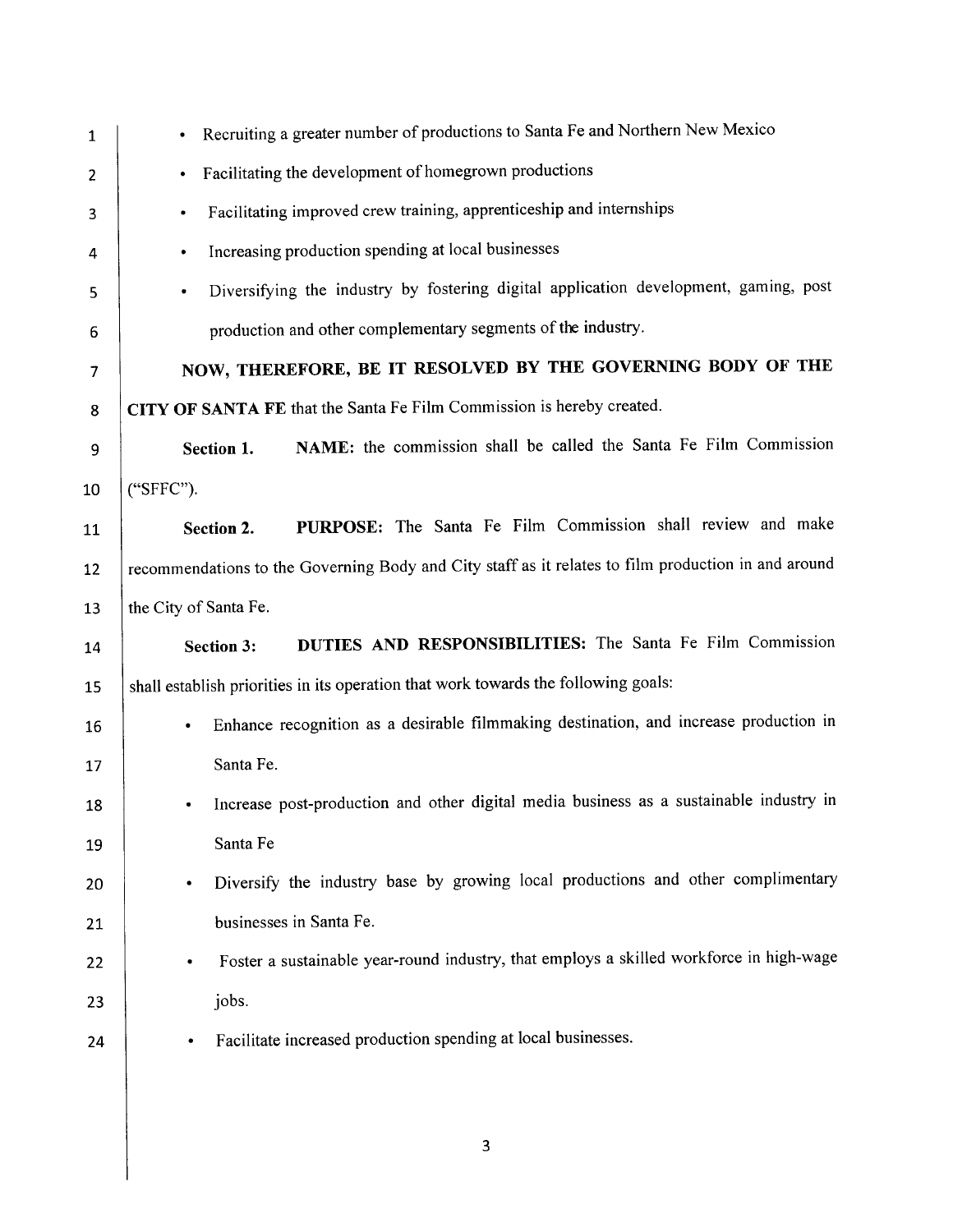potential areas of investment and resource allocation and make Evaluate  $\mathbf{1}$ recommendations on priorities.  $\overline{2}$ **MEMBERSHIP; OFFICERS: Section 4:** 3 Membership. The Commission is comprised of the following membership  $A$ .  $\overline{4}$ appointed by the mayor with the approval of the Governing Body: 5 Four local industry leaders 6 Two film crew representatives 7 Three representatives from educational institutions with programs producing 8 talent in the industry 9 Two representatives from digital media businesses (video game development and 10 production, alternative/virtual reality, post production, etc.) 11 Two representatives from non-profits working in the industry 12 ٠ One representative from the County of Santa Fe as chosen by the Santa Fe 13 **County Commission** 14 Two at-large members 15 The mayor shall select the chairperson from the appointed members. Officers. **B.** 16 The chairperson shall designate the vice chairperson. 17 **TERMS:** Section 5. 18 Upon being named by the mayor, the chairperson shall serve for a 19 A. Chair. period of one year. Following one year of service, the mayor shall appoint (or re-20 appoint) the Chair. 21 Of the initial appointments, eight of the members shall be appointed  $B.$ Members. 22 for one year terms and the rest shall be appointed for two year terms. Subsequent 23 terms shall be for two years to maintain staggering of terms. Members may serve a 24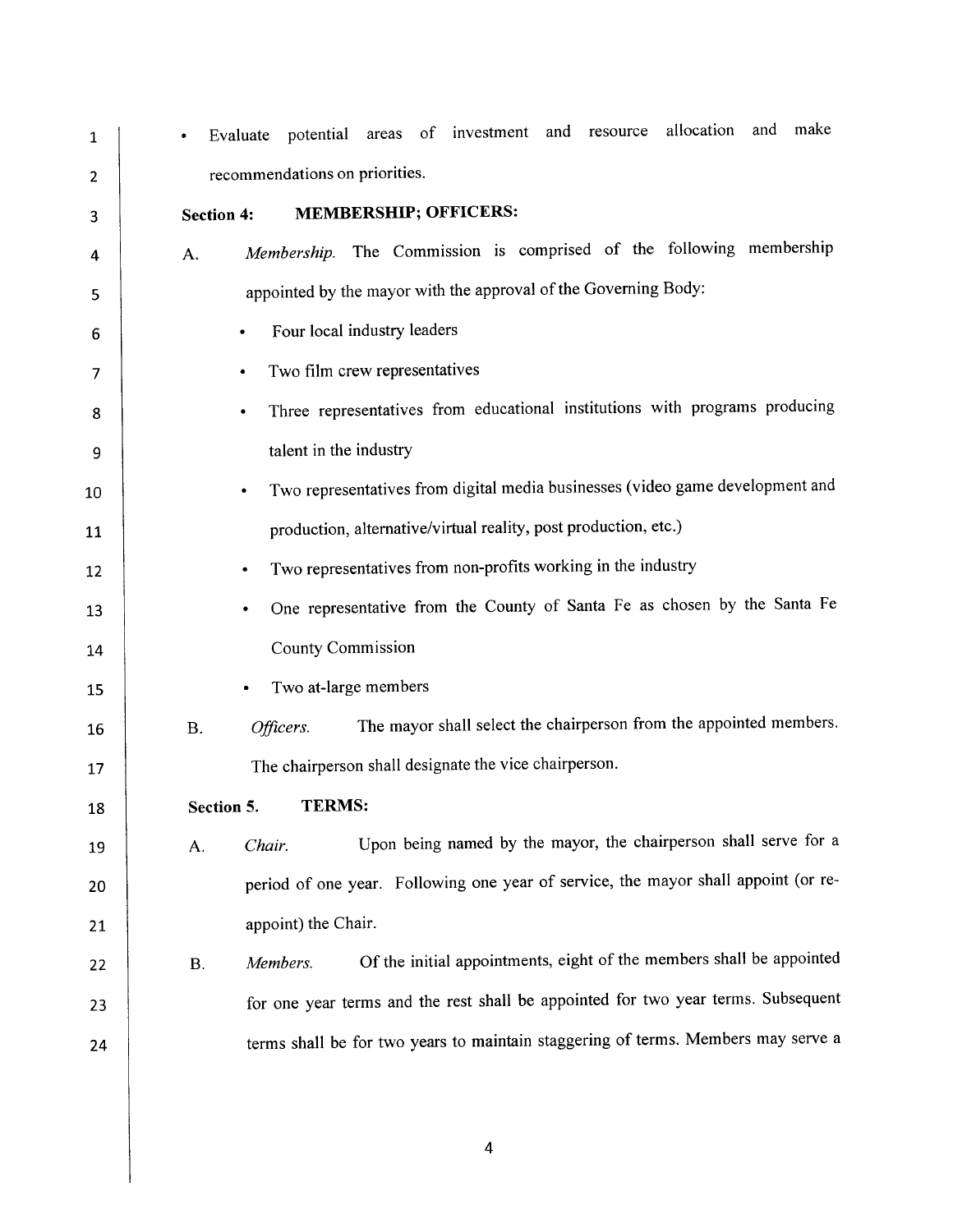$\overline{2}$ 

3

4

5

 $6\phantom{a}$ 

10

 $\mathbf{1}$ 

maximum three terms. After three consecutive unexcused absences a commission member shall be automatically removed and notified thereof by the chairperson.

VACANCIES: Vacancies on the Santa Fe Film Commission shall be filled Section 6. in the same manner as initial appointments and shall be for the remainder of the unexpired term. Any member of the commission may be removed by the mayor with the approval of the Governing Body, with or without cause.

MEETINGS: A quorum shall be a majority of the whole membership. The  $\overline{7}$ Section 7. Commission shall meet at least once per month and shall conduct public meetings in accordance with 8 the Open Meetings Act and adopted city policies and procedures. 9

**STAFF LIAISON:** The Economic Development Department Director, or his Section 8. or her designee, shall serve as the primary liaison to the Santa Fe Film Commission. The Director 11 may appoint another staff member to assist with operation of the Santa Fe Film Commission. 12

BE IT FURTHER RESOLVED, The Santa Fe Film Commission shall prioritize tasks and 13 develop a plan for carrying out its Purpose, and Duties and Responsibilities as set forth in Sections 2 14 and 3, and cost estimates within six months of being appointed by the Governing Body. The 15 Commission shall oversee the implementation of the work-plan and provide guidance, strategy, 16 identify connections in the industry, and other relevant and pertinent priorities. 17

BE IT FURTHER RESOLVED, that six (6) and twelve (12) months from appointment, the 18 Commission will report to Governing Body on the progress made, lessons learned, and 19 20 recommendations for next steps.

BE IT FURTHER RESOLVED that \$50,000 shall be the initial budget for the Santa Fe  $21$ Film Commission to recommend allocating in targeted areas in order to execute its mission  $22$ 

PASSED, APPROVED, and ADOPTED this 13<sup>th</sup> day of January, 2016.

25

23

24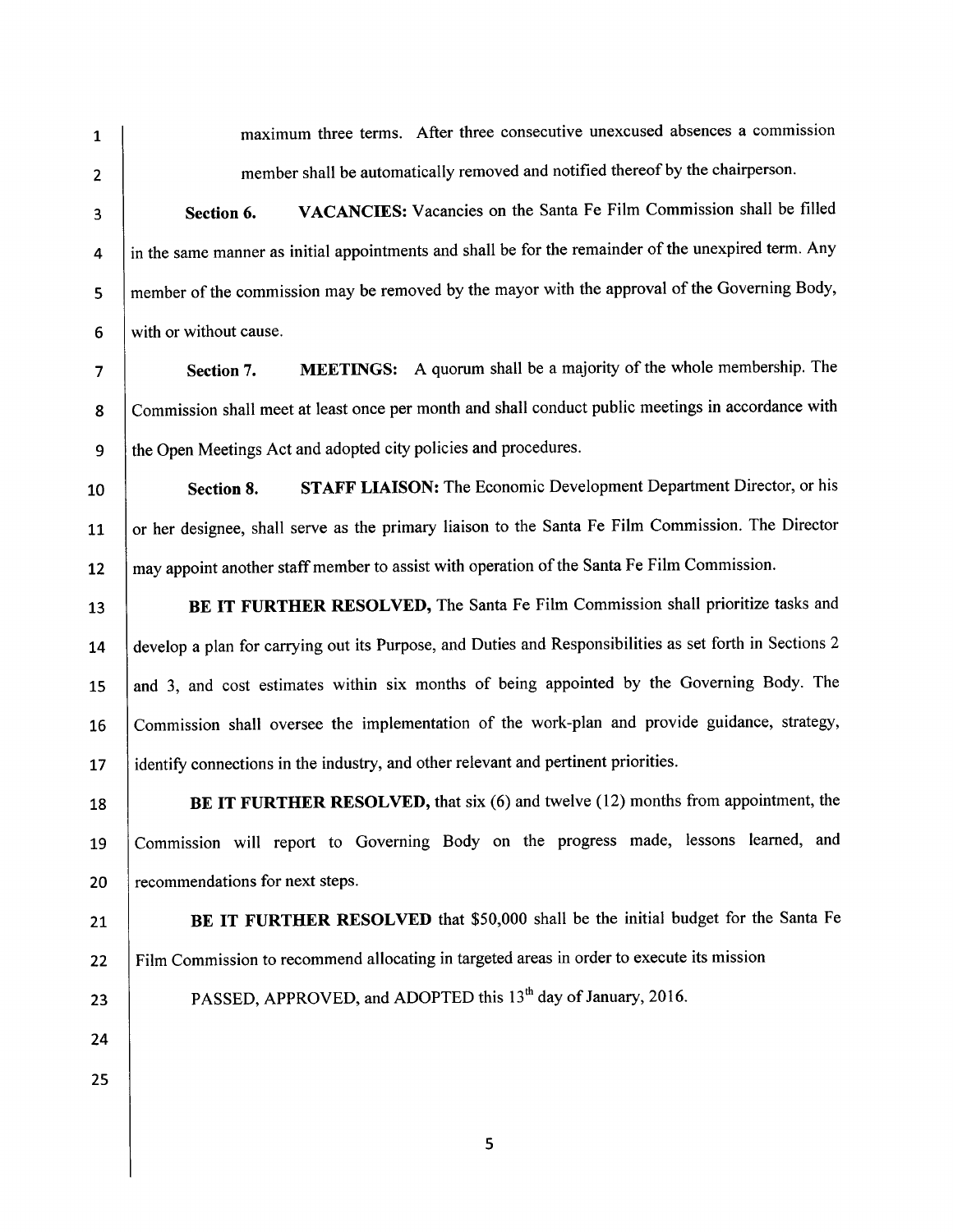June m.  $\overline{\mathcal{O}}$ Å ىە €

JAVIER M. GONZALES, MAYOR

| $\mathbf 1$             | l.                                                         |
|-------------------------|------------------------------------------------------------|
| $\overline{\mathbf{c}}$ |                                                            |
| 3                       | ATTEST:                                                    |
| 4                       |                                                            |
| 5                       | €                                                          |
| 6                       | y clerk<br>'OLANDA Y. WGIL, CI∖                            |
| $\overline{7}$          | APPROVED AS TO FORM:                                       |
| 8                       | $M\bar{M}$                                                 |
| 9                       |                                                            |
| $10\,$                  | KELLEY BRENNAN, CITY ATTORNEY                              |
| 11                      |                                                            |
| 12                      |                                                            |
| 13                      |                                                            |
| 14                      |                                                            |
| 15                      |                                                            |
| 16                      |                                                            |
| 17                      |                                                            |
| 18                      |                                                            |
| 19                      |                                                            |
| 20                      |                                                            |
| 21                      |                                                            |
| 22                      |                                                            |
| 23                      |                                                            |
| 24                      |                                                            |
| 25                      | M/Melissa/Resolutions 2015/2016-7 Santa Fe Film Commission |
|                         |                                                            |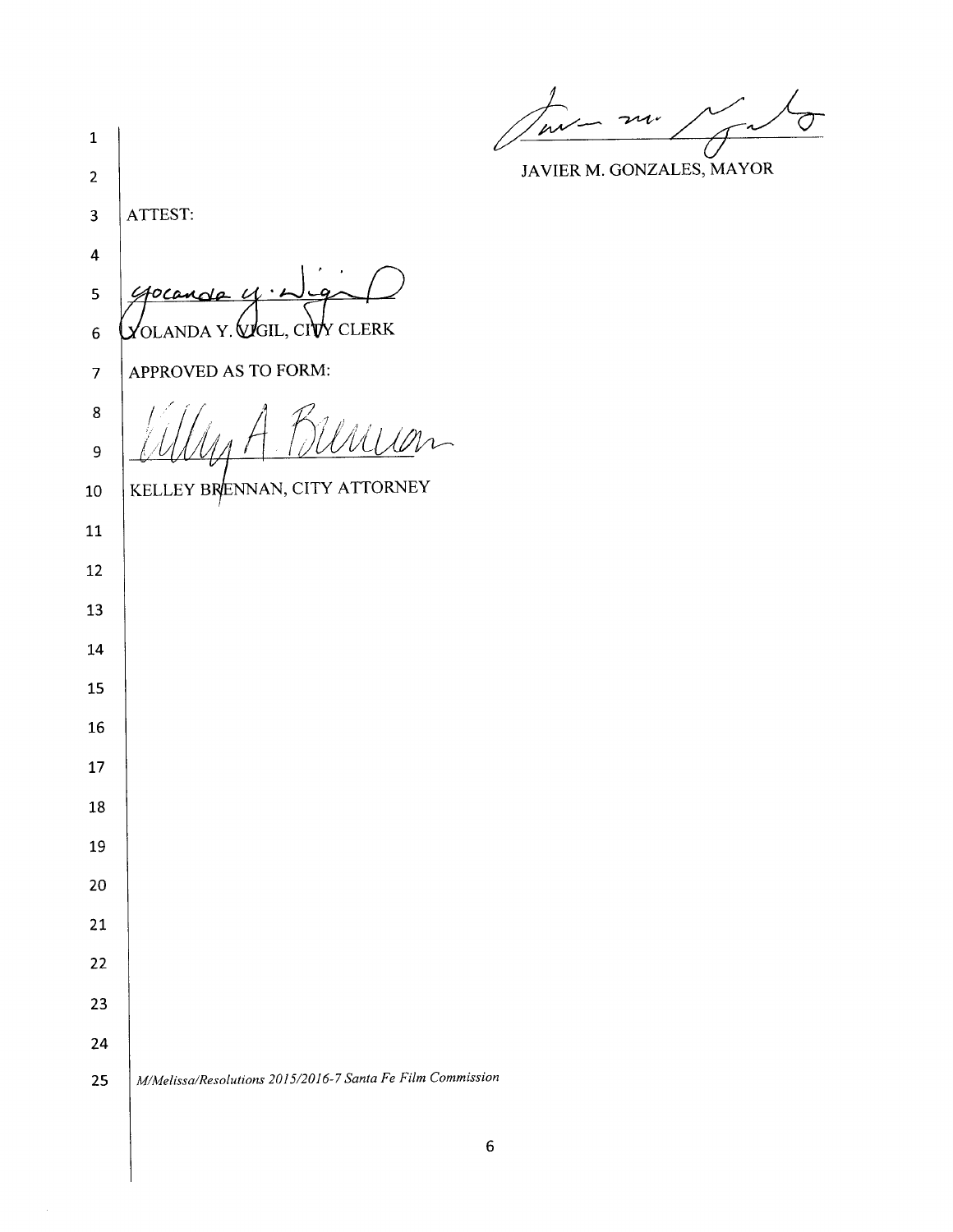|    | <b>Exhibit B</b>                                                                                        |
|----|---------------------------------------------------------------------------------------------------------|
|    |                                                                                                         |
| 1  | <b>CITY OF SANTA FE NEW MEXICO</b>                                                                      |
| 2  | RESOLUTION NO. 2016-33                                                                                  |
| 3  | <b>INTRODUCED BY:</b>                                                                                   |
| 4  |                                                                                                         |
| 5  | Mayor Javier M. Gonzales                                                                                |
| 6  | Councilor Peter N. Ives                                                                                 |
| 7  |                                                                                                         |
| 8  |                                                                                                         |
| 9  |                                                                                                         |
| 10 | <b>A RESOLUTION</b>                                                                                     |
| 11 | AMENDING THE SANTA FE FILM COMMISSION TO CHANGE THE NAME TO THE                                         |
| 12 | SANTA FE FILM AND DIGITAL MEDIA COMMISSION; AND PROVIDE FOR                                             |
| 13 | ALTERNATE MEMBERS OF THE COMMISSION.                                                                    |
| 14 |                                                                                                         |
| 15 | WHEREAS, on January 16, 2006 the Governing Body approved Resolution No. 2016-7                          |
| 16 | establishing the Santa Fe Film Commission; and                                                          |
| 17 | <b>WHEREAS</b> , the goal of the Commission is to enhance the reputation of Santa Fe as a               |
| 18 | filmmaking destination, increase post-production and digital business, diversify the industry base,     |
| 19 | foster a year-round sustainable industry, facilitate increased production spending at local businesses, |
| 20 | and evaluate areas for investment; and                                                                  |
| 21 | <b>WHEREAS</b> , New Mexico is a competitive destination for filmmakers, producers and actors           |
| 22 | looking for opportunities in film; and                                                                  |
| 23 | <b>WHEREAS</b> , Moviemaker Magazine has named Santa Fe as one of its top five towns for film           |
| 24 | and production in the United States; and                                                                |
| 25 | <b>WHEREAS</b> , film productions provide much needed jobs and Gross Receipts Tax revenue for           |
|    |                                                                                                         |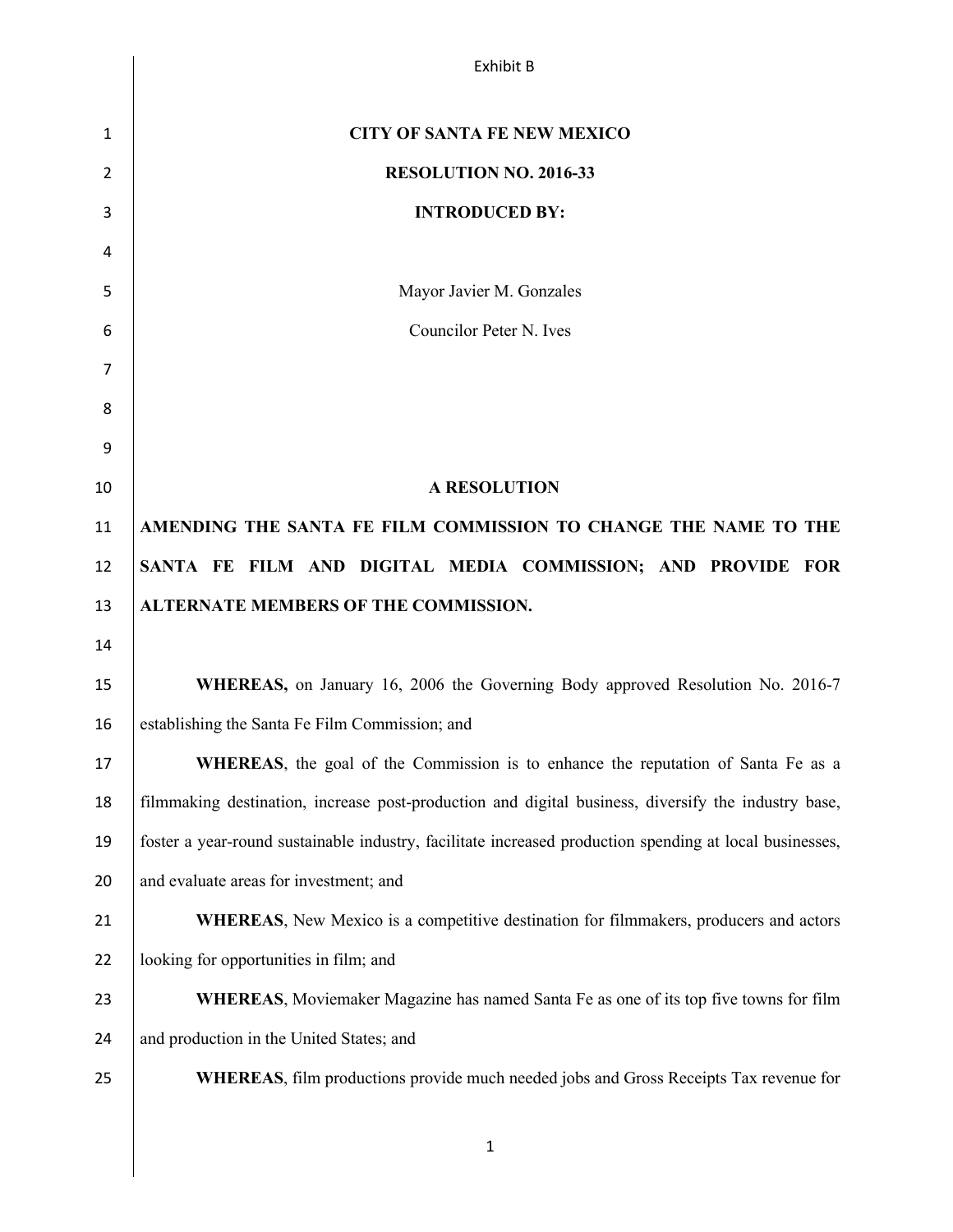- 
- 1  $\vert$  the community; and

2 WHEREAS, the first meeting of the Commission was on April 5, 2016; and

3 WHEREAS, the commissioners present at the first meeting recommended a name change of 4 the Commission to more accurately reflect the duties, responsibilities and goals of the Santa Fe Film 5 Commission; and

6 WHEREAS, the commissioners proposed the Santa Fe Film Commission change its name to 7 the Santa Fe Film and Digital Media Commission; and

8 WHEREAS, the current Film Commission has 15 members appointed by the Mayor and 9 approved by the Governing Body; and

10 WHEREAS, there is a desire to appoint alternate members of the Commission to serve 11 should regular members of the Commission not be able to attend a regularly scheduled meeting of the 12 | Commission: and

13 WHEREAS, such alternates would be asked to stay abreast of all business before the 14 Commission so they can provide an educated view and expertise when called upon to serve as a 15 voting member of the Commission.

24

25

16 NOW, THEREFORE, BE IT RESOLVED BY THE GOVERNING BODY OF THE 17 CITY OF SANTA FE that the Santa Fe Film Commission shall now be known as the Santa Fe Film 18 and Digital Media Commission.

19 BE IT FURTHER RESOLVED that the Membership of the Santa Fe Film Commission is 20 hereby amended to read:

## 21

## Section 4: MEMBERSHIP; OFFICERS:

- 22 23 A. *Membership.* The Commission is comprised of the following membership appointed by the mayor with the approval of the Governing Body:
	- Four local industry leaders
	- Two film crew representatives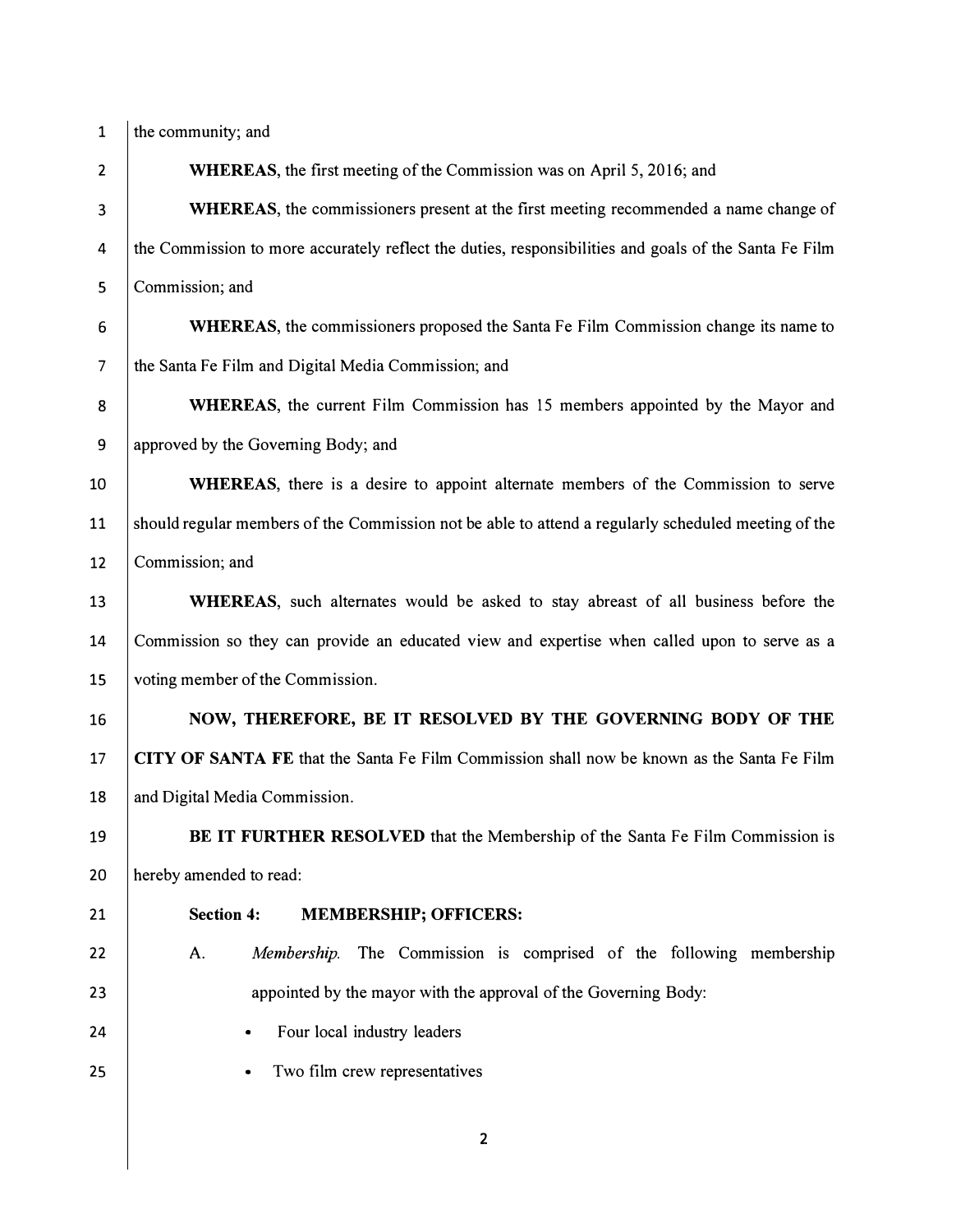| 1  | Three representatives from educational institutions with programs producing                  |
|----|----------------------------------------------------------------------------------------------|
| 2  | talent in the industry                                                                       |
| 3  | Two representatives from digital media businesses (video game development and<br>٠           |
| 4  | production, alternative/virtual reality, post production, etc.)                              |
| 5  | Two representatives from non-profits working in the industry<br>٠                            |
| 6  | One representative from the County of Santa Fe as chosen by the Santa Fe                     |
| 7  | <b>County Commission</b>                                                                     |
| 8  | Two at-large members<br>$\bullet$                                                            |
| 9  | Five alternate members to serve in the event one or more of the regular members<br>$\bullet$ |
| 10 | are unable to attend a Commission meeting. Alternate members are encouraged                  |
| 11 | to attend all scheduled meetings of the Commission, and are expected to stay up              |
| 12 | to date on all material relating to the work of the Commission, but shall not vote           |
| 13 | unless they have been called upon to fill the position of an absent or excused               |
| 14 | member.                                                                                      |
| 15 | <b>B.</b><br>The mayor shall select the chairperson from the appointed members.<br>Officers. |
| 16 | The chairperson shall designate the vice chairperson.                                        |
| 17 | PASSED, APPROVED, and ADOPTED this 27 <sup>th</sup> day of April, 2016.                      |
| 18 | A A                                                                                          |
| 19 | $MN -$                                                                                       |
| 20 | JAVIER M. GONZALES, MAYOR                                                                    |
| 21 | ATTEST:                                                                                      |
| 22 |                                                                                              |
| 23 |                                                                                              |
| 24 | YOLANDA Y. VIGIL, CIT <sup>r</sup> Y CLERK                                                   |
| 25 |                                                                                              |
|    |                                                                                              |
|    |                                                                                              |

3